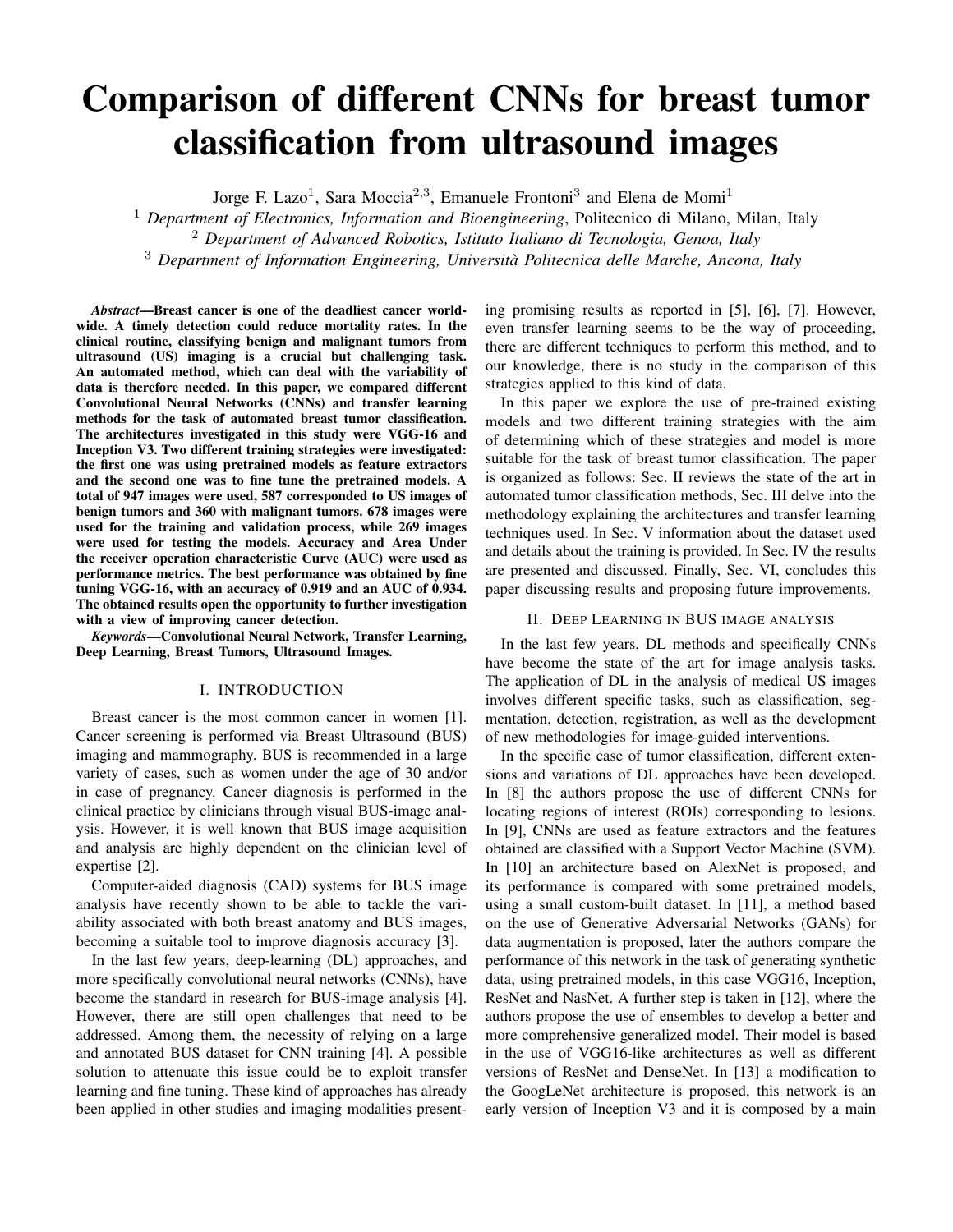branch and two auxiliary classifiers, specifically they suggest to remove the auxiliary classifiers from the main branch of the network. In [14] they compare different pre-trained models but only using fine-tuning. In this study they compare the CNNs ResNet50, InceptionV3, and Xception.

# III. PROPOSED METHODS

In this work, we investigated two different transfer learning techniques: (i) fine tuning and (ii) using pretrained CNNs as feature extractor. Each of these methods were tested using two different CNN architectures:

# *A. CNN architectures*

- VGG-16 is a 16-layer CNN model which has a sequential architecture consisting of 13 convolutional layers and 5 max-pooling layers [15]. The architecture starts with a convolutional layer with 64 kernels. This number is doubled after each pooling operation until it reaches 512. The pooling layer is placed after selected convolutional layers in order to reduce dimension in the activation maps and hence of the subsequent convolution layers. This in general reduces the number of parameters that the CNN needs to learn. The convolutional kernel size of all the convolutional layers in this model is 3x3. The model ends with three fully-connected (FC) layers with 64 neurons each, which perform the classification.
- Inception V3 [16] uses an architectural block called inception module, which consists of convolutional kernels with different sizes (1x1, 3x3 and 5x5) that are connected in parallel (Fig. 1). The use of different kernel sizes allows the identification of image features at different scales. Furthermore, Inception V3 uses not just one classifier but two, the second one is an auxiliary classifier which is used as regularizer. One of the main advantages of this model is that it is composed of about 23 million of parameters even it has 42 layers, therefore the computational cost for training this network is also less than the one needed to retrain VGG-16. However, given its more complex topology it is also harder to retrain.

#### *B. Transfer learning*

As introduced in Sec. I, training a CNN model from scratch requires a large number of computational resources as well as a fair amount of labeled data. It also often requires a considerable amount of time, even using several graphics processing units (GPUs).

Transfer learning allows making the training process more efficient by using a model that has already been trained on a different dataset. There are different ways to perform transfer learning, in this work fine tuning and feature extraction techniques were explored. The first one refers to re-adjust the weights of the new distribution of the new training data, i.e. to tune the weights of the CNN by training it on the new dataset for few epochs and with a low learning rate. Usually, only the weights in the last layers are retrained. In this work, both



Fig. 1: Diagram of the inception module. The module is composed by several convolutional kernels of size 1x1, 3x3 and 5x5 connected in parallel. The 1x1 kernels placed before the 3x3 and 5x5 is used to reduce the dimensionality of the feature map. The output of each of the branches is finally concatenated before getting into the next stage.



Fig. 2: Samples of two images from the BUSI dataset. Image with a benign tumor (left) and with a malignant tumor (right).

VGG 16 and Inception V3 were pretrained on ImageNet<sup>1</sup>, a dataset which has more than 14 million images belonging to 1000 classes. The second method, feature extraction, refers to use the whole network as a feature identifier, and then making use of the high level features, obtained from the network, in another classifier.

The fine-tuning strategy was performed by replacing the last fully connected layer composed by 2 neurons (one for the benign and the other for the malignant class), and then finetune different number of layers in the network. The layers chosen to be fine-tuned were the very last one up to the last 3 layers of each network.

In the case of the feature extraction method, an additional classifier was added and trained, this was composed by a Global Average Pooling Layer, a Fully connected layer with a Rectified Linear Unit (*ReLU*) activation function. Finally, a fully connected layer with *softmax* activation function and 2 neurons.

### IV. RESULTS

# *A. Dataset*

The data used for this work came from two public available datasets collected by the groups of Rodriguez et al.<sup>2</sup> and Fahmy et al.<sup>3</sup> The first dataset consists of  $250$  breast tumor

<sup>1</sup>http://www.image-net.org/

<sup>2</sup>https://data.mendeley.com/datasets/wmy84gzngw/1

<sup>3</sup>https://scholar.cu.edu.eg/?q=afahmy/pages/dataset